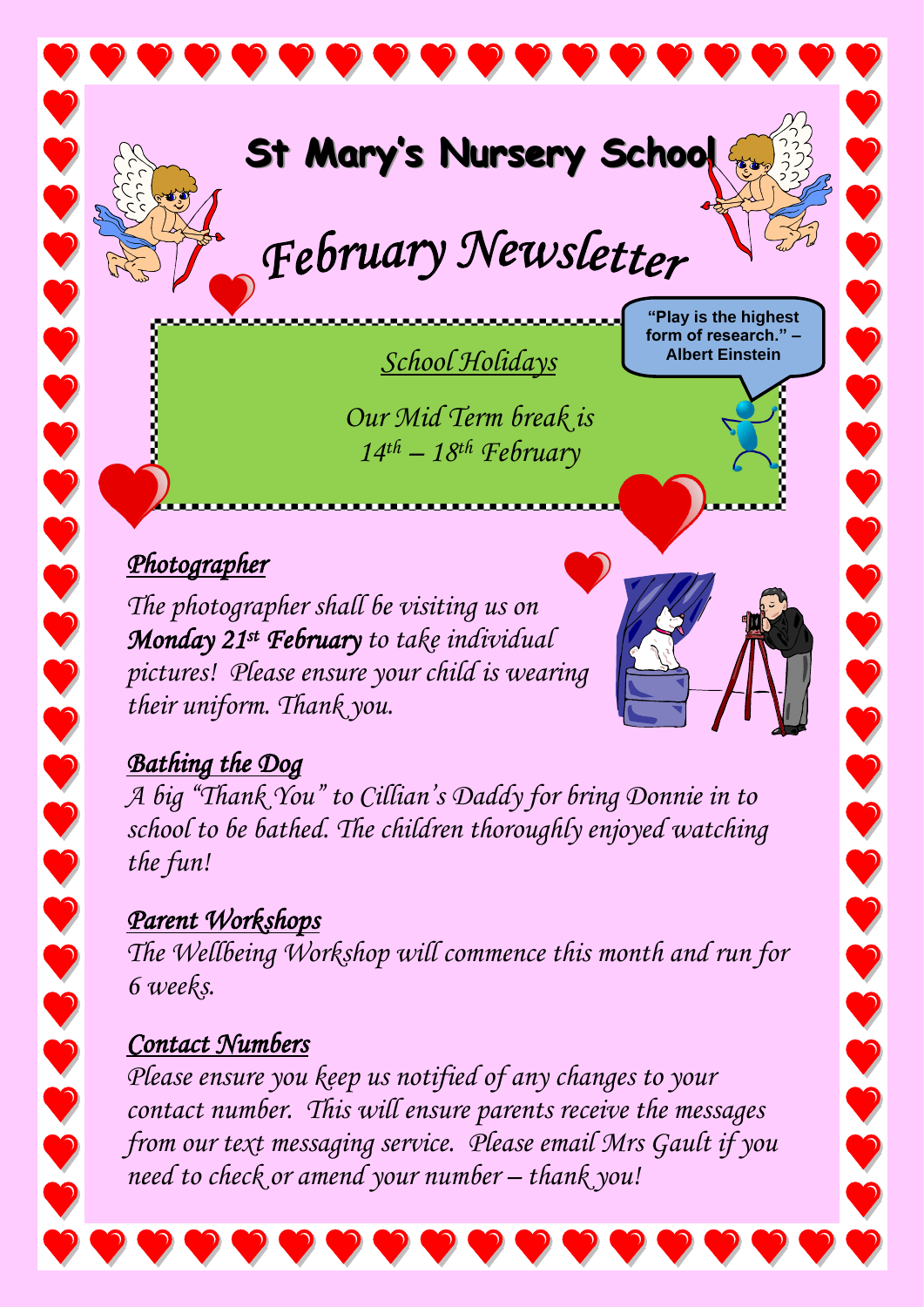#### *Primary Movement*

*Mrs Hoy and Mrs Friel are trained in Primary Movements. We shall be spending ten minutes daily before dinner singing some action rhymes and following some movements. The activities are designed to stimulate a specific pattern of motor skill development and may help your child's overall development. The children are already enjoying participating in these simple action rhymes.*

#### *Curriculum Matters*

## *Colours for the month*

*This month's colours are pink and red. The shape we are focussing on is the heart*  $\bullet$ . *Please encourage your child to look*. *out for these colours and shape in their environment.*

# *Topic for the month/Shape for the month*



*The topics for this month are Transport and People Who Help Us. The children will be exploring the concepts (at a basic level) of push, pull, forces – acceleration, deceleration, magnets, floating and* 

*sinking. This will be encouraged throughout the play areas – magnets, planks, metal and non-metal transport vehicles in the sand and water. They will be encouraged to verbalise why sand slows down vehicles – how magnets work etc.* 

*The children will be encouraged to predict which objects will float/sink after lots of exploratory play at the water with various shaped vegetables, boats, rocks, feathers, balls etc.*